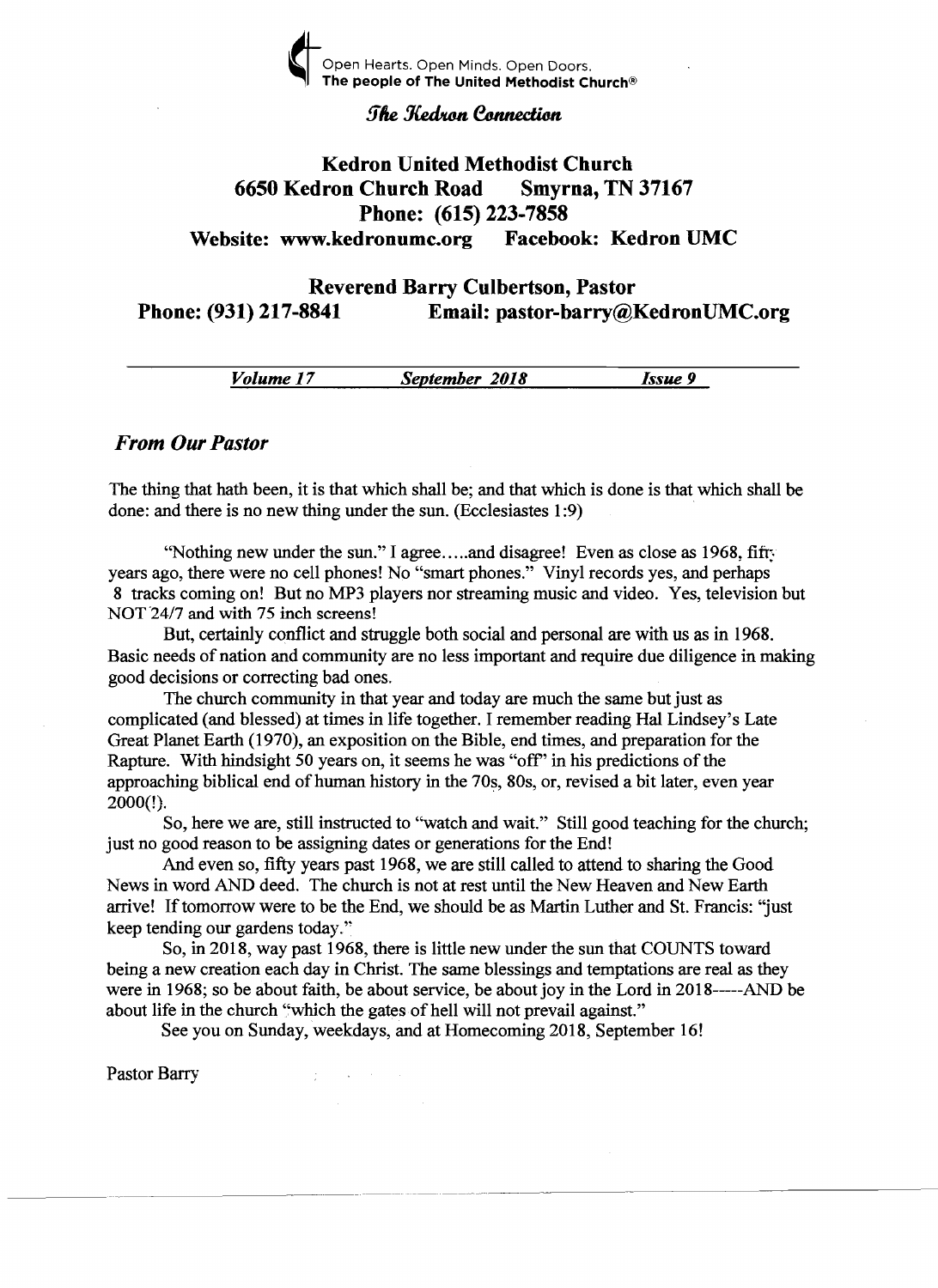# Men's Breakfast

The September Men's Breakfast will be Saturday, September 1. Breakfast will be served at 7:00 a.m. in the fellowship hall. Men, we hope you can join us. This is a time of good fellowship and good food.

## Fellowship Supper

There will be no First Wednesday Fellowship Supper in September. Plan to be with us on Wednesday, October 3 for the Fellowship Supper.

### Choir Notes

Let's try to set atime convenient for most choir members to practice sometime before Homecoming. We will discuss this.

#### Bible Study

The Bible Study led by Rev. Travis Perry continues. The group meets at the home of Lytle Hodge on Tuesdays at 10 a.m. The address is 507 Hazelwood Drive, Smyrna.

### Bucket Offerings

In September our bucket offerings at Sunday morning worship will be donated to the Navigators. This group holds Bible instruction on college campuses.

### Happy Birthday to:

| Deborah Kedell   | September 2    |
|------------------|----------------|
| Micayla Hickman  | September 20   |
| Alicia Hernandez | September 27   |
| David Lee        | September $28$ |

### Happy Anniversary to:

Keith & Geri Lee September 26

### Food Bank

You may bring food donations for the local food bank to the church the first and second Sundays of the month. Place the food items on the pew in the narthex. The food will be delivered to our local food bank. The suggested item for September is canned salmon. All non-perishable foods are accepted and appreciated.

### Kedron Homecoming

Our annual Homecoming wi11 be Sunday, September 16. Our schedule for that morning only will be different.

Sunday School 10:15 a.m. Worship Service 11:00 a.m. There will be a covered-dish lunch following Worship Service.

#### Laity Meeting

The Rutherford County Laity Fellowship will meet on Monday, September 24. The meeting will be at Bethel UMC, 4286 Sulphur Springs Road, Murfreesboro beginning at  $6:30$  p.m.

#### Thank You

Thanks to all who helped when Kedron hosted the Laity Meeting in August. Many words of appreciation were spoken by our guests for the hospitality, the food, the program planried by Pastor Barry, the speakers and the music.

#### Second Time This Summer

Thanks again to Mary and Loren Vanderkooi for hosting a pool party for our children and youth; adults were also invited. This August party was the second of the summer that they hosted.

#### Worship Service Changes

On August 5, Rev. Dr. LeNoir Culbertson led our Worship Service. She is our pastor's wife and a former District Superintendent of our district. Pastor Barry had a health issue that morning. On August 12, Rev. Chip Hunter led our Worship Service. He is the present District Superintendent of our Stones River District. Our pastor and his wife were out of town that Sunday.

We thank these ministers for their leadership.

Exodus 15:2 sung by Moses and the Israelites was the quotation in the August newsletter.

--....... ~ ........ ~-~~ ..... ------~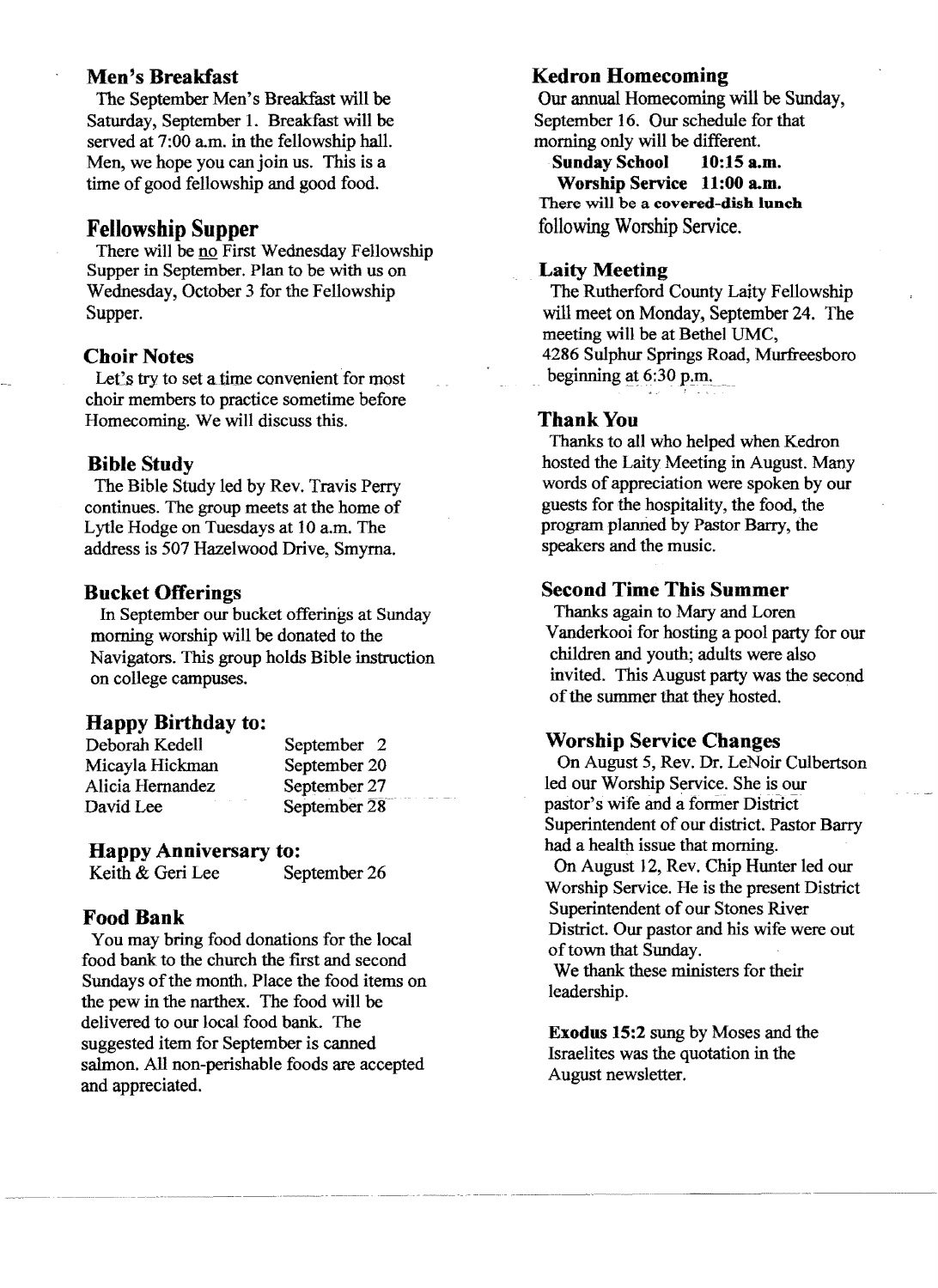### **Who Said This?**

"Brothers and sisters, do not be weary in doing what is right." --NRSV (Book of 2 Thessalonians)

# **Paraphrase of Psalm 23**

Author Unknown The first line of verse 6 is adapted from "A New Creed" of the United Church of Canada. <sup>1</sup>God has walked with me; I could ask nothing more. 2God bas given me green meadows to laugb in, clear streams to tbink beside, untrodden paths to explore. 3When I thought the world rested on my shoulders, God put things into perspective. When I lashed out at an unfair world, God calmed me down. When I drifted into harmful ways, God straightened me out. God was with me all the way. 41 do not know what Jies ahead, but I am not afraid. I know you will be with me. Even in death, I will not despair. You will comfort and support me. 5Though my eye dims and my mind dulls, you will continue to care about me. Your touch will soothe the tension in my temples; my fears will fade away. I am content. 6In life, in death, **in** life beyond death, God is with me.

-----~-~.~-.--------~- .-..\_.

# **September Calendar**

Saturday, September 1:<br>7:00 a.m. Men's l Men's Breakfast Sunday, September 2: 8:45 a.m. Sunday School 9:30 a.m. Worship Service Tuesday, September 4:<br>10:00 a.m. Bible 9 Bible Study Sunday, September 9:<br>8:45 a.m. Sunda Sunday School 9:30 am. Worship Service Tuesday, September 11:<br>10:00 a.m. Bible S Bible Study Sunday, September 16: Homecoming 10:15 a.m. Sunday School 11 :00 a.m. Worship Service Following Worship: Covered-dish lunch Tuesday, September 18: 10:00 a.m. Bible Study Sunday, September 23: 8:45 a.m. Sunday School 9:30 a.m. Worship Service 10:30 am. October newsletter due Monday, September 24: 6:30 p.m. Rutherford County Laity at Bethel UMC Tuesday, September 25:



10:00 a.m. Bible Study Sunday, September 30:

8:45 a.m. Sunday School<br>9:30 a.m. Worship Servic Worship Service